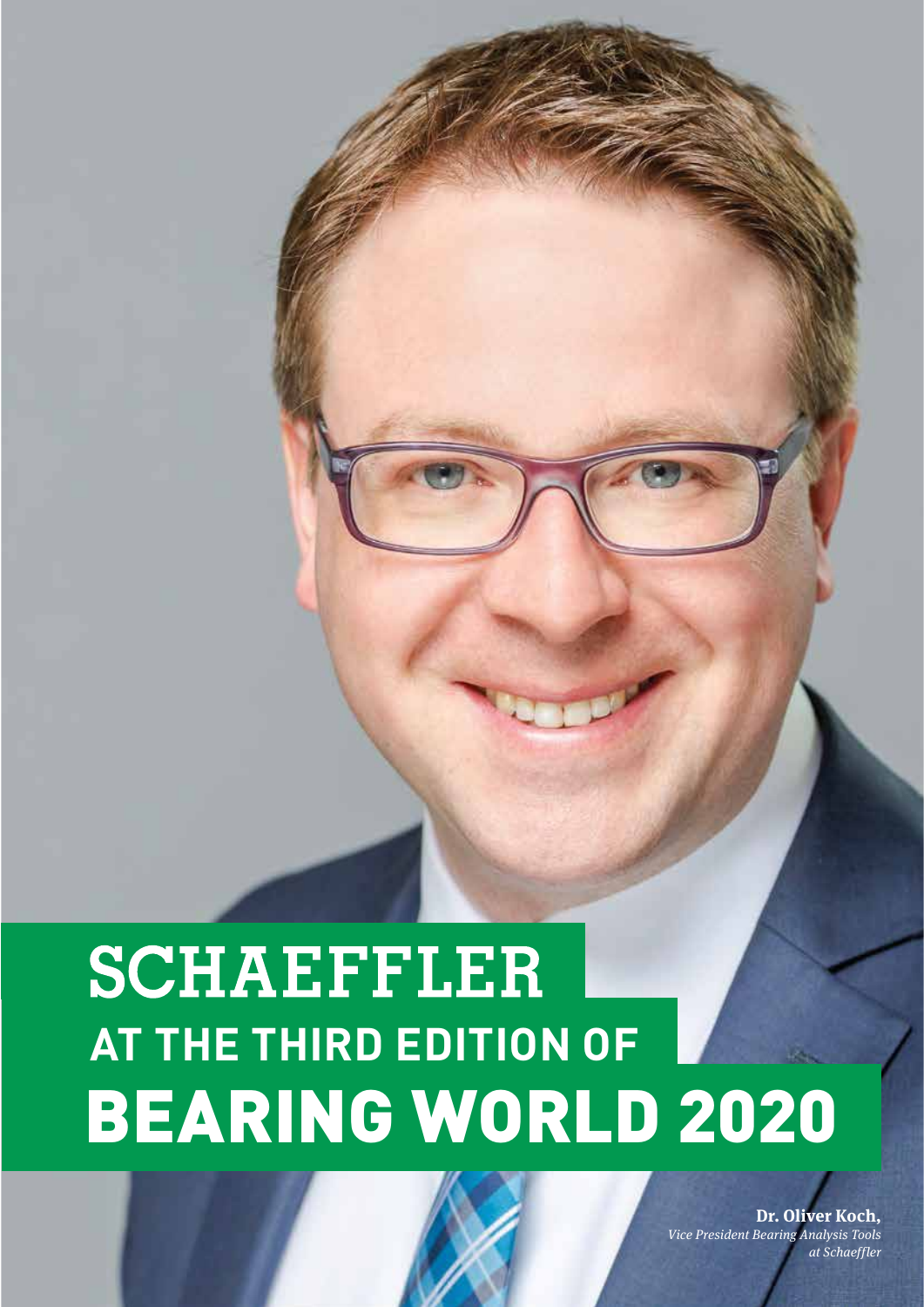FVA – The German Research Association for drive technology is organizing the third International Bearing Conference in Hannover on 31 March – 01 April 2020.

The FVA always focuses on areas where something is driven, controlled and moved. Research projects concentrate on mechanical and electrical or mechatronic drive technology in stationary industrial plants, in motor vehicles and mobile machines, through to aircraft. All links in the value added chain are put to the test, from materials, production technologies and quality assurance, components and systems and their calculation, lubricants, through to environmental compatibility, quality, costs and innovation management. Currently approx. 180 ongoing projects are coordinated each year by 25 active working groups.

Schaeffler is one of the main sponsors and supporters of the Bearing World conference, and sees it as a leading event to exchange state of the art technology and latest research results in order to make machines more powerful and more reliable.

We tried to reveal why Schaeffler, the global bearing supplier and leading company in bearing research and technology is sponsoring the Bearing World Conference during an interview with Dr. Oliver Koch, Vice President Bearing Analysis Tools at Schaeffler.

# **1. What is the purpose of your sponsorship of the bearing world conference?**

Knowledge is one of the most important resources in our times. We strongly believe that an exchange of experts is necessary to generate new knowledge – also in the field of bearing technology. The FVA Bearing World is the biggest international bearing conference, so it's just consequent to sponsor this event.

### **2.What is your role at the company and why are you chosen for this function?**

To increase the R&D efficiency, computational simulations becomes more and more important. Schaeffler started to develop the well-known and established tool called BEARINX more than 25 years ago. With BEARINX we can simulate single bearings, shaft systems or whole drive trains under consideration of all relevant boundary conditions. Nearly every bearing we sell has been simulated

using BEARINX. In addition, we also have tools for dynamic simulations, system simulations and very detailed contact simulations. These tools are embedded to the BEARINX SIMULATION SUITE. In my organization I'm responsible for the development of those tools – including the physics, software developments and cloud integrations. Before joining Schaeffler, I did my Ph.D. in a bearing simulation topic as well. I developed a model for predicting friction in the rib contact of cylindrical roller bearings. After joining Schaeffler, we

*"With more than 2,400 patent applications in 2018, Schaeffler is Germany's second most innovative company"*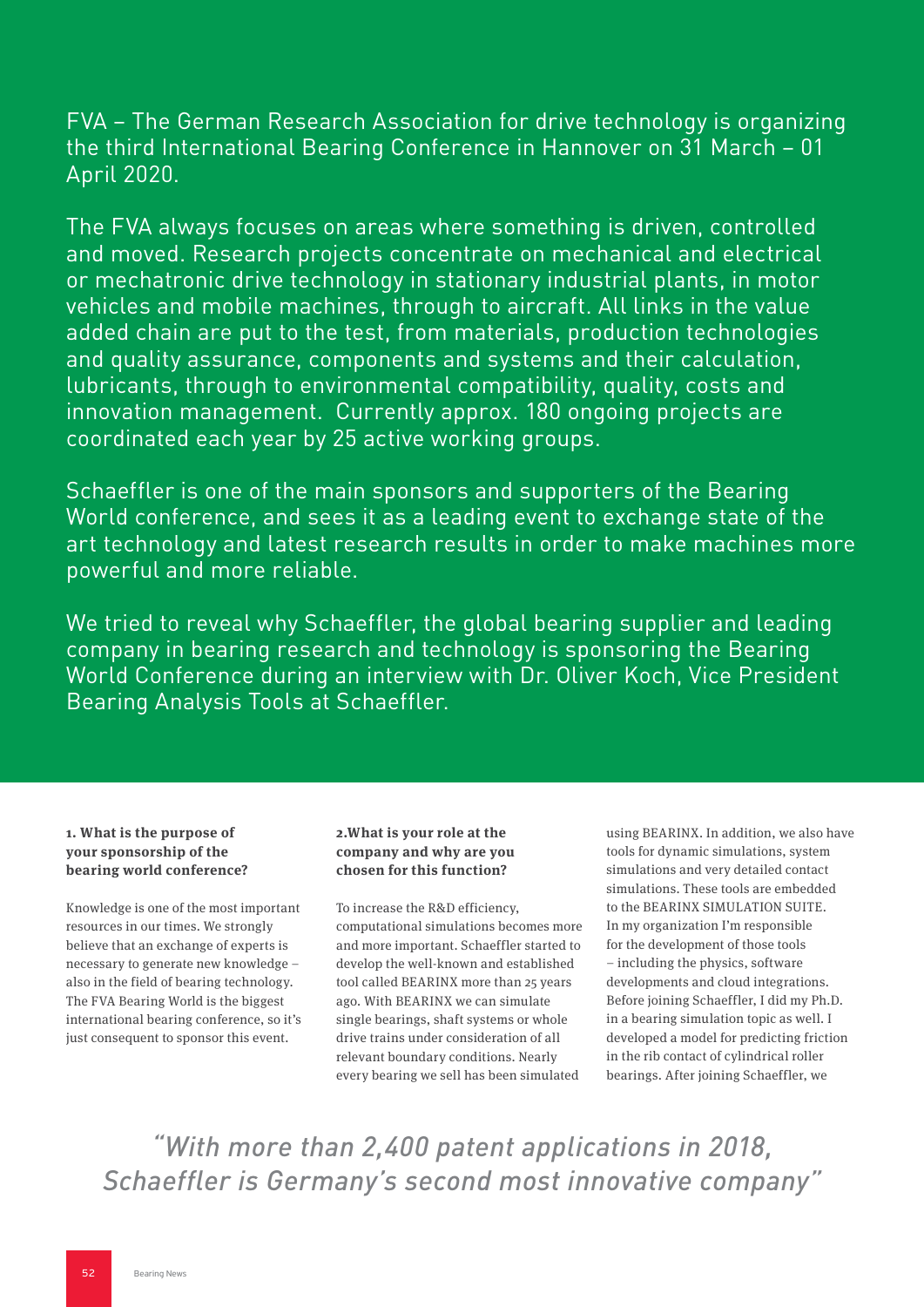implemented this model into BEARINX, and generalized the model for all kind of contacts. So my heart is still beating for bearings and simulations.

#### **3.What are the differences between your company and other competitors in the market?**

There are four main aspects which lead to the fact that Schaeffler is one of the world`s leading bearing suppliers. First of all, we focus on good engineering. This means for us that we must have a very good knowledge about our customers' applications and needs. Second, we need excellent domain know-how and simulation possibilities to provide the right products for each customer's needs. Third, we have great manufacturing know-how for highly precise productions. And last but not least we are a very innovative company. With more than 2,400 patent applications in 2018, Schaeffler is Germany's second most innovative company according to the DPMA (German Patent and Trademark Office).

## **4. Can you tell us more about your presentation topic at the Bearing World?**

We have several presentation topics. Let me give you two examples. In the context of e-mobility, noise and vibration behavior of all kind of machine elements is becoming more important. So it would be necessary to predict the noise of bearings in the system at the early stages of product development. Bearing noise simulations are complex and very time consuming. Now we have developed a new method in BEARINX which allows us to predict the running noise of bearings within a few seconds. This is unique in the world and will be presented at the FVA Bearing World for the first time.

Another presentation is about the influences of non-metallic inclusions (NMIs) on white etching cracks (WEC). According to literature, it's still not clear if NMIs are the root cause of WEC or not. For an adequate interpretation of this matter, a mechanical evaluation of NMIs under rolling contact conditions is desirable. One option for an analytical evaluation of internal defects could be

explained by Linear Elastic Fracture Mechanics (LEFM). With understanding of LEFM, experts could determine critical defect sizes depending on the stress distribution and the defect position in a component, and the calculation of a permissible stress for a given defect size.

However, the required consideration of the complex stress state under rolling contact conditions is challenging. A combined approach for the analysis of subsurface fatigue initiation and the development of – so called – butterflies has been developed. The comparison with test results and determinations in different standards (e.g. ISO 281) shows a good accordance. So we'll discuss in our talk about the influences of NMIs on different damage mechanisms including WEC formations.

## **5. What can your company add to the reduction of Co2 content?**

Schaeffler`s high precision products have been facilitating and shaping mobility for decades. The continuous optimization of our product solutions, e.g. with regard to the reduction of friction losses and the extension of the product life-cycle (predictive maintenance,

remanufacturing), enables our customers to realize significant efficiency gains during the use-phase, and thus, provides contributions to reduce the overall climate impact. In order to additionally mitigate the carbon footprint of our products along the entire value chain, the Schaeffler Climate Program aims on further increasing energy efficiency in our own operations, the upscaling of the share of renewables in our power mix and the engagement with our suppliers to identify and realize reduction potentials.

# **6. How important is the exchange between research at universities and industry for you?**

This exchange is very important because you need to get new ideas in the company to stay innovative. We have a very good worldwide university network and for special topics we have established so called Schaeffler Hubs for Advanced Research (SHARE). The research at the SHAREs is oriented towards the main future topics, which Schaeffler has identified. So we have for instance a SHARE for interurban mobility at Southwest Jiatong University China, a SHARE for urban mobility at Nanyang Technological

Bearing News 53



— Schaeffler integrates sensor technology into its spindle bearings